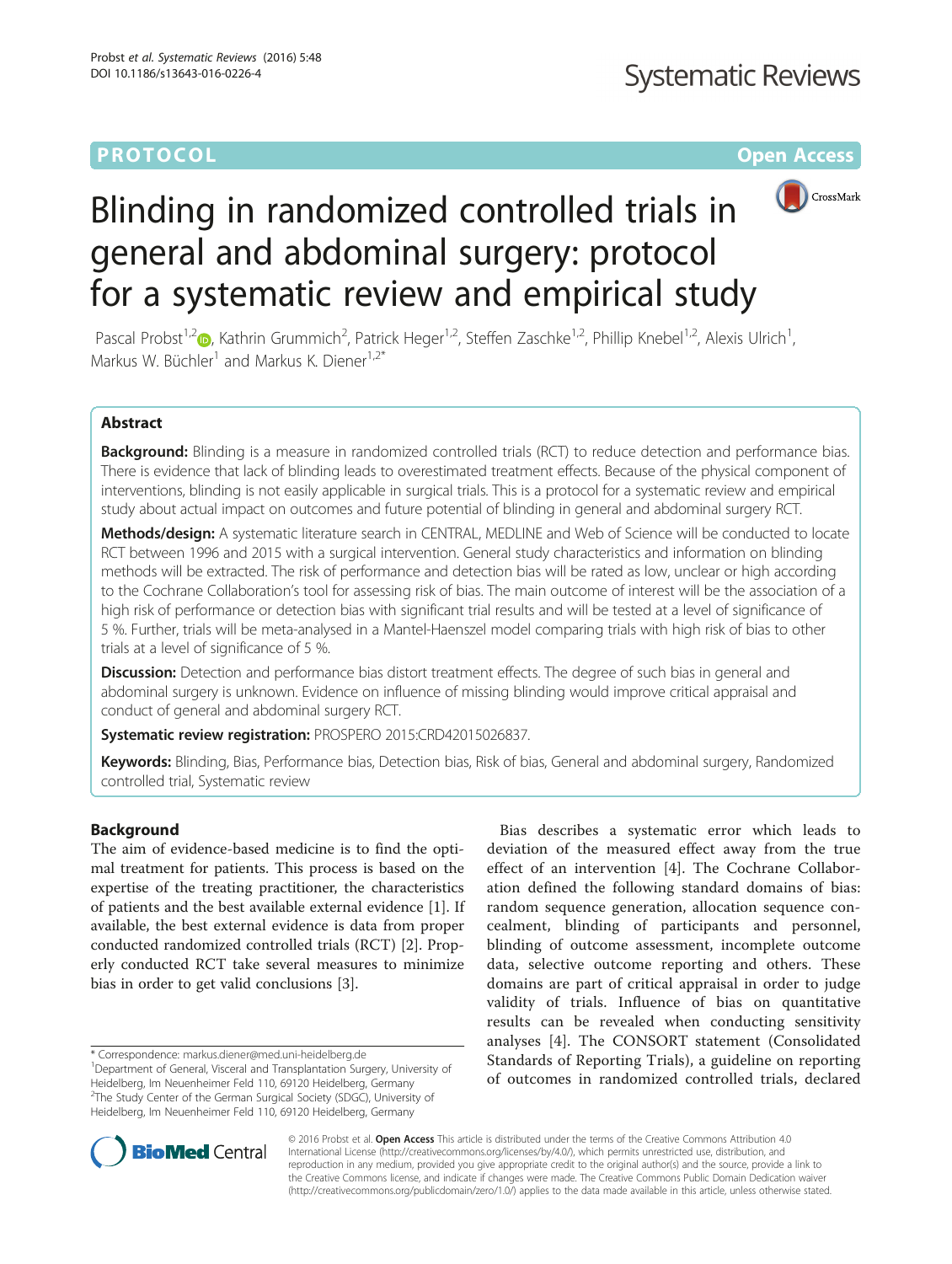the information to evaluate these domains of bias as mandatory [[5\]](#page-5-0).

One measure to reduce bias is blinding. The risk that awareness of the applied intervention bias effects is called performance bias. Blinding of participants and personnel reduces performance bias. A patient or practitioner who trusts in the effect of a specific intervention may unconsciously or intentionally perceive or detect an enhanced treatment effect [[4\]](#page-5-0). The common term "double-blinded" refers to full avoidance of performance bias by blinding both participants and personnel [\[6\]](#page-5-0). Detection bias refers to the risk of how the evaluation of the outcome bias effects. Blinding of outcome assessors reduces detection bias. Outcome assessors (study nurses or investigators) who are aware of the actual treatment may unconsciously or intentionally alter their assessment. Particularly, in case of soft endpoints, e.g. pain blinding of outcome assessors is important. For hard comparators like mortality detection bias is irrelevant [\[4, 7](#page-5-0)].

To express bias quantitatively, the association of lack of blinding and significant results is expressed as an odds ratio. From other medical disciplines, four empirical studies [\[8](#page-5-0)–[11](#page-5-0)] exist on this topic. Each of them compared the results of clinical trials with absent versus present blinding. A meta-analysis of these empirical studies showed an odds ratio of 0.86 (95 % confidence interval 0.74 to 0.99) demonstrating that lack of blinding leads to overestimated treatment effects [\[7](#page-5-0)]. Similarly, the degree of detection bias has been investigated. Blinded and unblinded neurologists assessed a medical intervention to treat multiple sclerosis. Although, no treatment benefit was present, the unblinded neurologists' scores demonstrated an apparent treatment benefit whereas the blinded neurologists' scores did not [\[12](#page-5-0)].

Due to the physical component of interventions, surgical RCT methodology has some specifics. Blinding of the operating surgeon is sometimes impossible. Blinding of patients and outcome assessors is not easily applicable [[3, 4](#page-5-0), [13\]](#page-5-0). For several non-pharmacological treatments, different blinding methods have been investigated, providing detailed methodological information about possible extent of blinding in surgery [[14](#page-5-0)]. However, it remains unclear if ornate blinding measures for surgical interventions are really justified by the gain of better evidence. Cancelling out the blinding measures of patients due to the physical component is very probable and has never been systematically investigated.

Until today, influence of detection and performance bias in general and abdominal surgery RCT is unexplored. The objective of the planned systematic review and empirical study is to investigate actual impact on outcomes and future potential of blinding in general and abdominal surgery RCT.

#### Methods/design

This protocol has been prospectively registered under PROSPERO 2015:CRD42015026837 and is written according to the PRISMA-P statement [\[15\]](#page-5-0) which is included as Additional file [1](#page-5-0): PRISMA-P statement.

#### Research question

This study aims to determine the status, potential and influence of blinding on outcomes in general and abdominal surgery RCT.

The main outcome is the association of a high risk of detection or performance bias with positive results in general and abdominal surgery RCT.

Secondary outcomes are firstly, the difference of outcomes comparing trials with high risk of bias to trials with low or unclear risk of bias. Secondly, the present status of blinding in general and abdominal surgery will be evaluated by quantification of blinding measures and their reporting in RCT since 1996. Thirdly, the potential of blinding in surgical RCT determined as comparison between possible and actual used blinding methods.

#### Systematic literature search

A research question was formulated according to the PICO model (participants, interventions, comparisons and outcomes) [[4\]](#page-5-0). Figure [1](#page-2-0) shows the PICO question with the search strategy for MEDLINE (via PubMed). The full search strategy is shown in Additional file [2](#page-5-0): Search strategy. The following databases will be searched: CENTRAL, MEDLINE (via PubMed) and Web of Science. A search strategy based on vocabulary thesaurus (MeSH or Emtree) in combination with text words will be used. The search will be limited starting August 1996 when the first CONSORT statement [[16](#page-5-0)] was published and December 2015. No language restrictions will be applied.

#### Study selection

Abstract and full-text screening will be performed independently by two reviewers following the recommendations of the Cochrane Collaboration [[4\]](#page-5-0). Articles gathered by the systematic literature search will be screened for eligibility. Randomized controlled trials from general and abdominal surgery with a surgical (non-pharmacological intervention) in adult human patients will be included into full-text screening. A surgical intervention is characterized by a skin incision and a dominant physical component and/or change of anatomy. Good examples for surgical trials to be investigated are comparisons of two surgical accesses (e.g. open vs. laparoscopic), strategies (e.g. Bassini vs. Shouldice in groin surgery) or two possibilities for a specific resection (e.g. hand vs. stapler anastomosis). Trials that investigate surgical education, compare a surgical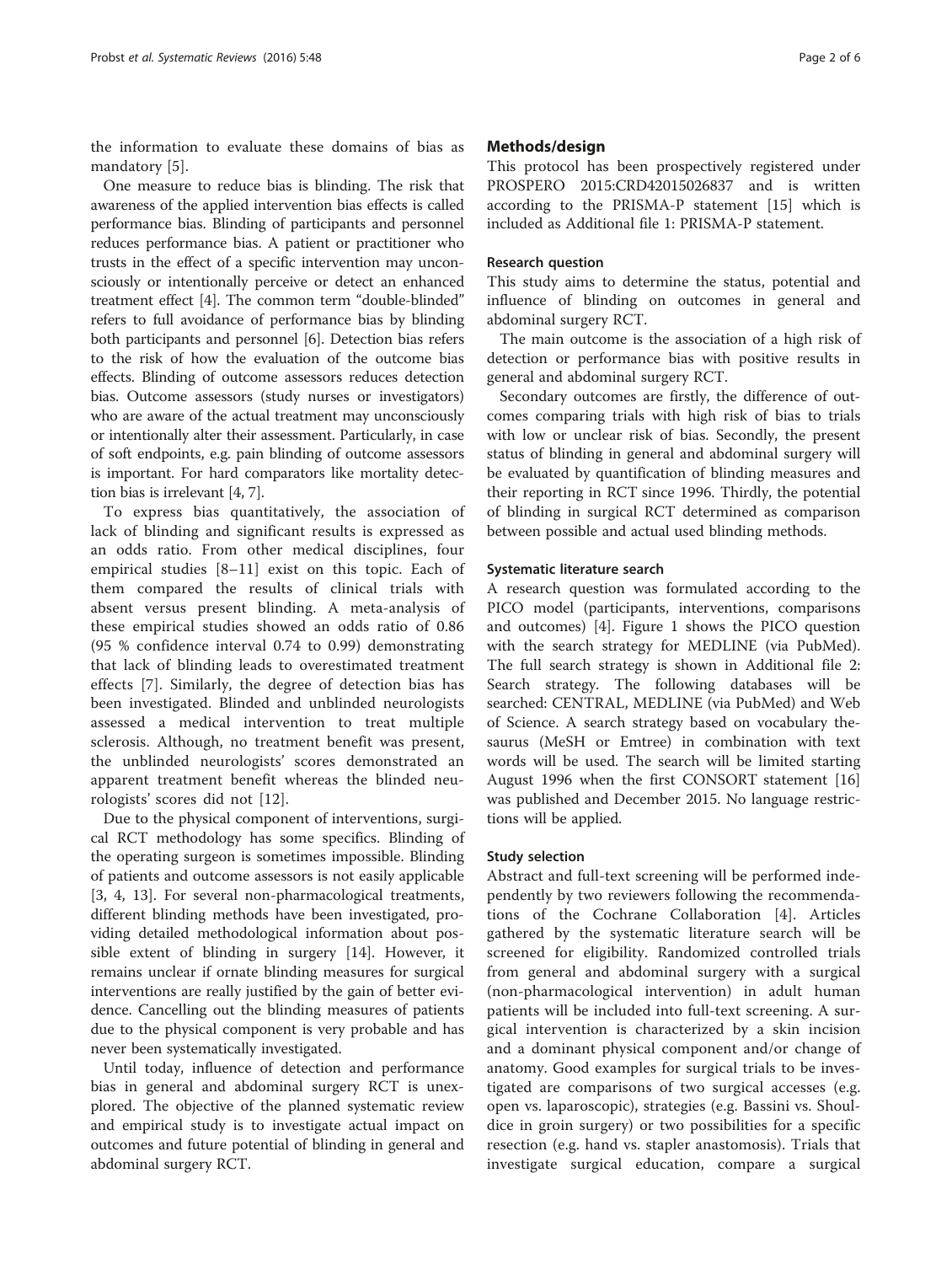<span id="page-2-0"></span>

intervention with a non-surgical intervention (e.g. pharmacologic or radiation) and compare early vs. late time point for operation or more than two study arms will be excluded.

A full-text screening will be performed for all articles eligible after abstract screening. All trials will be checked for proper randomization and allocation according to the recommendations of the Cochrane Collaboration [\[4](#page-5-0)]. Moreover, RCT with an a priori defined primary endpoint and an intention-to-treat (ITT) analysis or without unexplained dropout will be included into quantitative analysis.

Including only trials with proper randomization and allocation prevents a high risk of selection bias [\[4](#page-5-0)]. An a priori defined primary endpoint is necessary in order to have a sample in which trials are excluded with changed, newly introduced or omitted primary endpoints which therefore are at high risk of bias due to selective reporting [[17](#page-5-0)]. An endpoint is defined a priori if there is an open accessible protocol defining the endpoint as reported or if the primary endpoint is based on a sample size calculation. Including only trials with ITT analysis (with less than 10 % imputated data) or without unexplained dropout prevents high risk of bias due to incomplete outcome data (attrition bias) [\[4](#page-5-0)].

The rationale of the applied eligibility criteria is to achieve a homogenous sample of trials set apart preferably by one point, i.e. the investigated effect of detection and performance bias (Fig. [2](#page-3-0)).

#### Data extraction

The following study characteristics will be extracted: title, author, year of publication, journal, surgical speciality

(upper gastrointestinal surgery, hepato-pancreatico-biliary surgery, colorectal surgery/proctology, endocrine surgery, hernia, mixed, others), intervention and control intervention, primary endpoint and outcome. Details of blinding will be extracted from the publication of trials or published protocols belonging to the trials: position in the article where blinding is mentioned (title, abstract, methods section or separate protocol), presence, absence or nonreporting of blinding of trial contributors (patients, practitioners, data collectors, outcome assessors, data analysts), feasibility of blinding trial contributors, risk of performance and detection bias (low, unclear, high), if the influence of missing blinding was discussed and if possible unblinding was assessed during the trial. Funding source is also extracted as another potential source of bias [[18](#page-5-0)]. The original data extraction sheet is shown in Additional file [3](#page-5-0): Data extraction sheet.

Data extraction will be performed by two reviewers independently for quality assurance purposes [\[19\]](#page-5-0). Discrepancies between the two reviewers will be resolved by a third reviewer, and a final extraction sheet will be determined for database entry. After the last extraction sheet is entered into the database, it will be closed and made available for statistical analysis.

#### Data synthesis for the main outcome

Trials will be dichotomized whether they have a high risk of bias due to missing blinding measures or not (low and unclear risk of bias). This is considered to be present if there is a high risk for detection bias or performance bias. Risk for performance and detection bias will be graded as low, unclear or high according to the Cochrane Collaboration's tool for assessing risk of bias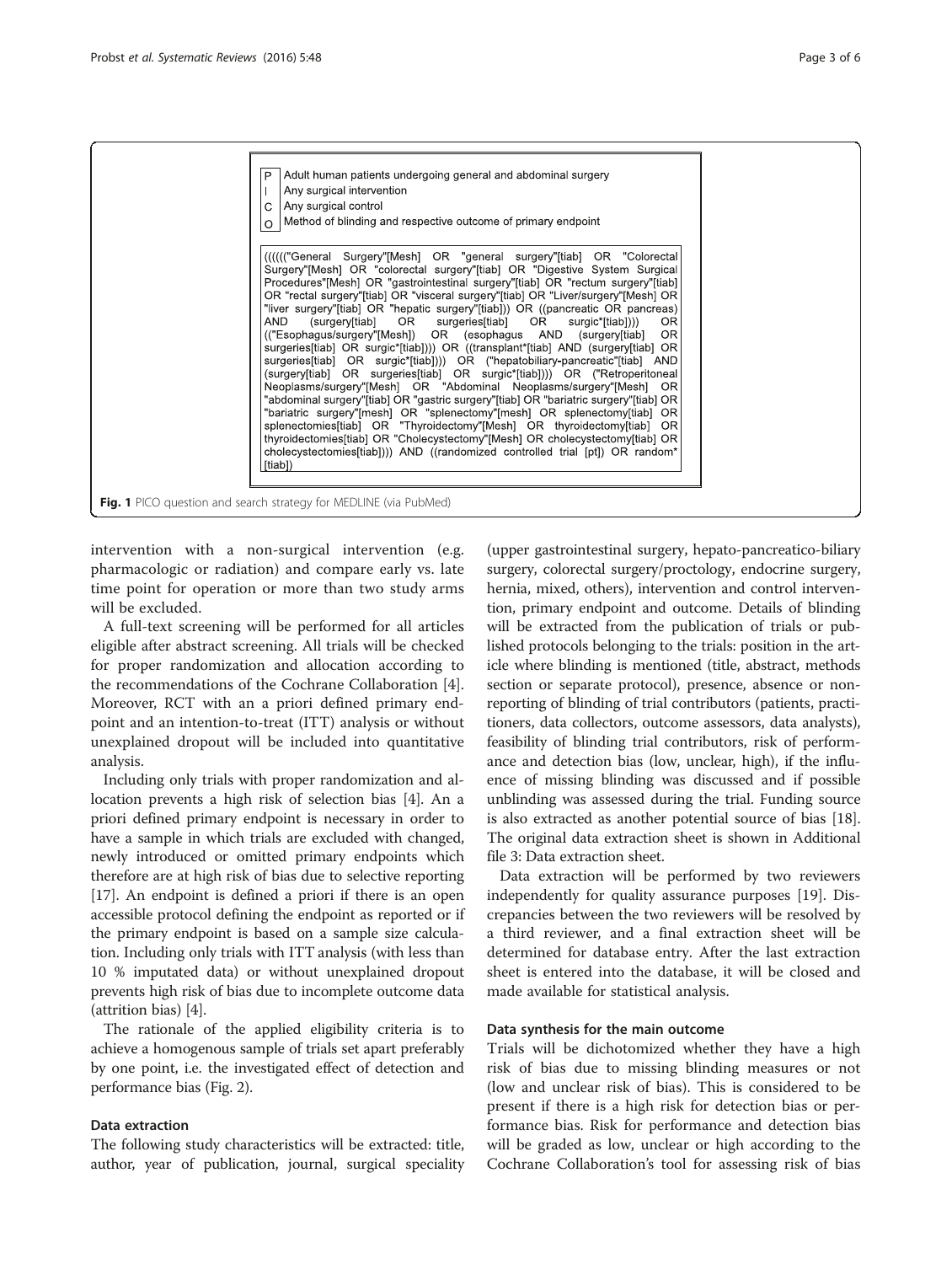<span id="page-3-0"></span>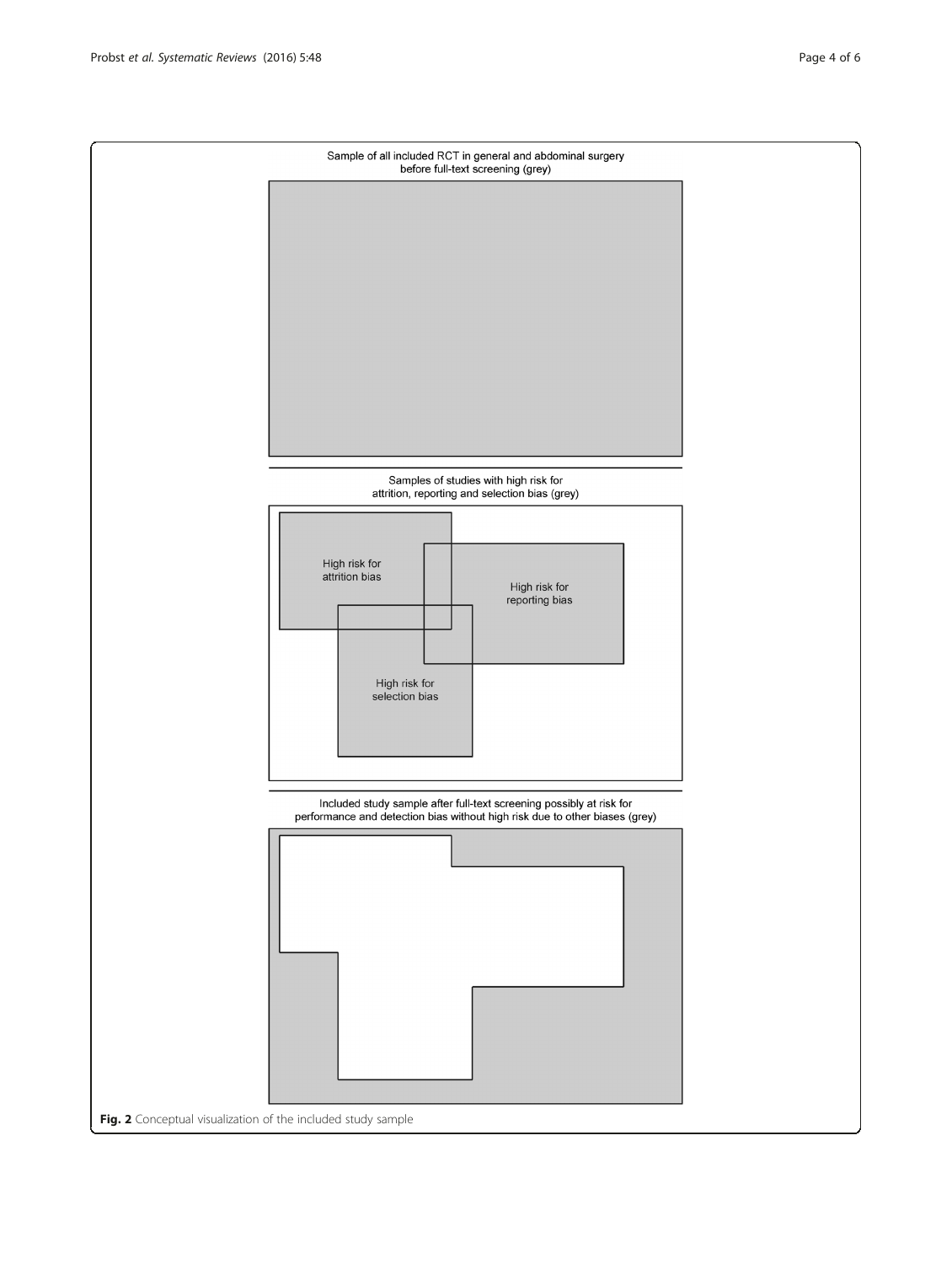[[4\]](#page-5-0). As mentioned above, blinding is not always possible in surgical trials. As an aid for judgement about feasibility of blinding trial contributors, the systematic review of Boutron et al. will be used [\[14](#page-5-0)].

Further, trials will be dichotomized whether they have a significant result or not at a level of significance of <5 %.

#### Statistical analysis

Primary statistical analysis and meta-analysis will be performed with program R [\[20\]](#page-5-0) and Revman 5.3.5 [\[21](#page-5-0)], respectively.

#### Main outcome

The null hypothesis (H0) is that a high risk of performance or detection bias is not associated with significant results. The alternative hypothesis (H1) is that a high risk of performance or detection bias is associated with significant results.

The main outcome will be evaluated for performance and detection bias separately. A test at a level of significance of 5 % on the association of high risk of bias and significant results will be performed.

The significance of association will be tested by means of Fisher's exact test if at least one value in the contingency table is 5 or below. Pearson's chi-squared test with Yates's correction will be used if the total sample size is 60 or less. In all other cases, significance of association will be tested using Pearson's chi-squared test without Yates's correction [\[22\]](#page-5-0).

#### Secondary outcomes

A separate meta-analysis for binary and continuous data will be conducted with random-effects Mantel-Haenszel model comparing the high risk of bias trials with the rest of trials at a level of significance of 5 % for subgroup difference. Publication bias will be explored using a funnel plot separately for trials at high risk and not at high risk.

The rate of blinded trials and respective blinded study contributors will be expressed descriptively overall and over time periods (1996–2000, 2001–2009, 2010–2015).

The potential of blinding will be expressed as comparison of actual blinded trials with feasibility of blinding in included trials.

#### Subgroup and sensitivity analysis

For the main outcome and secondary outcomes, subgroup analyses will be performed according to which of the study contributors were blinded. Additionally, a subgroup analysis will be performed according to the intervention type in included trials, i.e. investigating operative accesses, different instruments or surgical strategies.

A sensitivity analysis of the main outcome will be performed excluding all trials with an objective primary

endpoint, e.g. mortality. Furthermore, a sensitivity analysis for the main outcome will be performed comparing trials at low risk of bias with high/unclear risk of bias and comparing trials at high risk of bias with trials at low risk of bias only.

#### **Discussion**

This protocol describes the methods of a systematic review and empirical analysis, which will provide the present status and potential and influence of blinding on outcomes in general and abdominal surgery RCT.

The study sample included for analysis will be specific for general and abdominal surgical RCT. To narrow the analysis on the influence of detection and performance bias, other sources of biases are excluded. In the preliminary search, about 30,000 articles were found. With the above described eligibility criteria, an estimated precision of 3 % and other acquainted values from a former review [[18, 22\]](#page-5-0), a sample of about 600 RCT will be expected to be available for quantitative analysis.

The existing literature clearly shows that existing detection and performance bias distort the measured effect from the true effect in pharmacological trials [[7, 12](#page-5-0)]. In contrast to a pill, surgical interventions cannot be blinded to all trial contributors. The degree of such bias in general and abdominal surgery has never been determined quantitatively. Therefore, the conduct of this study is important because the knowledge about the influence of missing blinding could further be discussed not only in a qualitative but also in a quantitative manner. By using the established Cochrane Collaboration's tool for assessing risk of bias [[4](#page-5-0)], the results of the planned analysis will be specifically applicable to critical appraisal of surgical trials. Possible overestimated treatment effects could be detected and corrected or at least be discussed on quantitative evidence. In case of a missing association between lack of blinding and significant trial results, different reasons have to be taken into account. One reason would be publication bias with due to negative and assumably blinded trials which were restrained. Another reason could in fact be the strong physical component of surgical interventions leading to unblinding of patients. This reason can be explored if trials evaluated the unblinding rate of their measures. However, it is also possible that in surgical trials, blinding has not the same status than in pharmacological trials. In case of a true missing association between lack of blinding and significant trial results, surgical researcher could rely on this evidence and leave out complicated ways of blinding methods in RCT without threatening the validity of trial results.